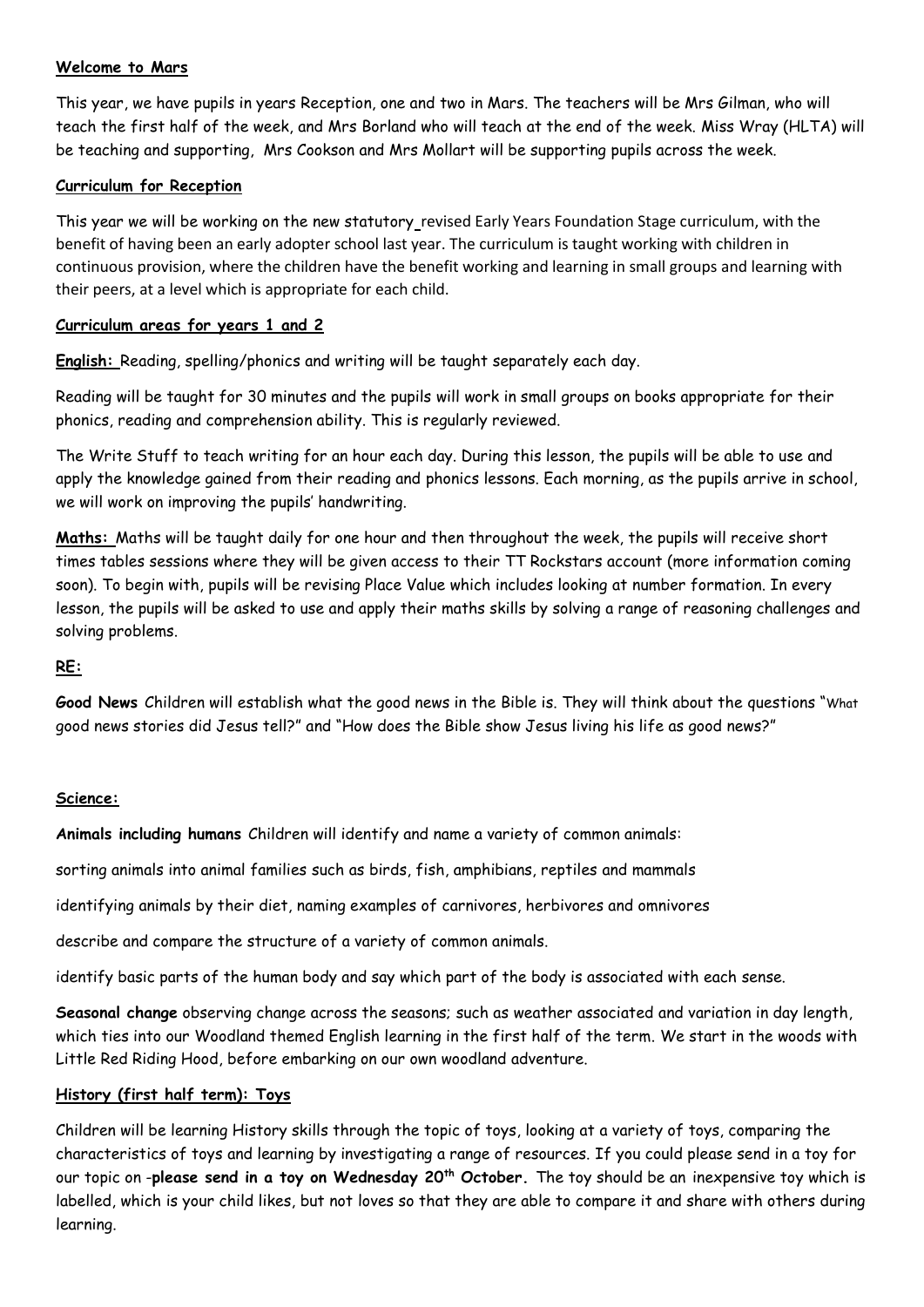# **Geography (second half term): The local area - If you go down to Wincle today.**

Initially using simple fieldwork and observational skills children will study the geography of their school and its grounds and the key features of its surrounding environment.

To widen geographical perspective, pupils will use aerial photographs and plans to recognise landmarks and identify basic features; and construct basic symbols on their own map.

## **Art( first half term):**

Children will learn about drawing using patterns and textures and showing different tones. They will use some ideas from the notable local artist Charles Tunnicliffe to help them draw bird and wildlife pictures.

## **DT (second half term):**

Children will use wool to create a woven rug. They will shape and join a range of textiles and decorate the textiles using a range of techniques to create a Christmas decoration.

**Computing:** After considering the use of technology pupils will look at how we use programming to control and gain a response from devices. In the second half of the term pupils will work on creating a publishing work on devices.

## **PSHE: All About Me inc. Diversity & Difference**

Children will learn strategies to work positively in the classroom (and beyond) for example the importance of self-respect and respectful friendships**.**

In the second half of the term the focus moves to embracing difference and diversity from the basis of talking about their family knowing that families are important for children growing up because they can give love, security and stability. Pupils will learn **t**hat others' families, either in school or in the wider world, sometimes look different from their family, but that they should respect those differences and know that other children's families are also characterised by love and care.

## **Music:**

Children will learn about rhythmic development using the drums and pitch development using their voices.

## **PE:**

Peak Active Sport will teach one PE lesson on a Tuesday and the first focus will be athletics and then after half term, gymnastics. On Friday the games lessons taught are football for the first half term and netball for the second half term.

## **Reception, years 1 and 2**

## **Trips**

Woodland walk- 6th October

## **Rewards and sanctions**

The staff and pupils have been involved with deciding on the rewards and sanctions they feel would be most suitable for Mars. Our classroom ethos is to provide positive feedback on an ongoing basis, so that children feel confident and secure and know that they are doing well, or can be supported to make better choices.

To promote teamwork, in the classroom there is a star jar and the aim is to work together to collect stars for the class. When the jar has 100 stars the children enjoy a very special class treat, which the children choose.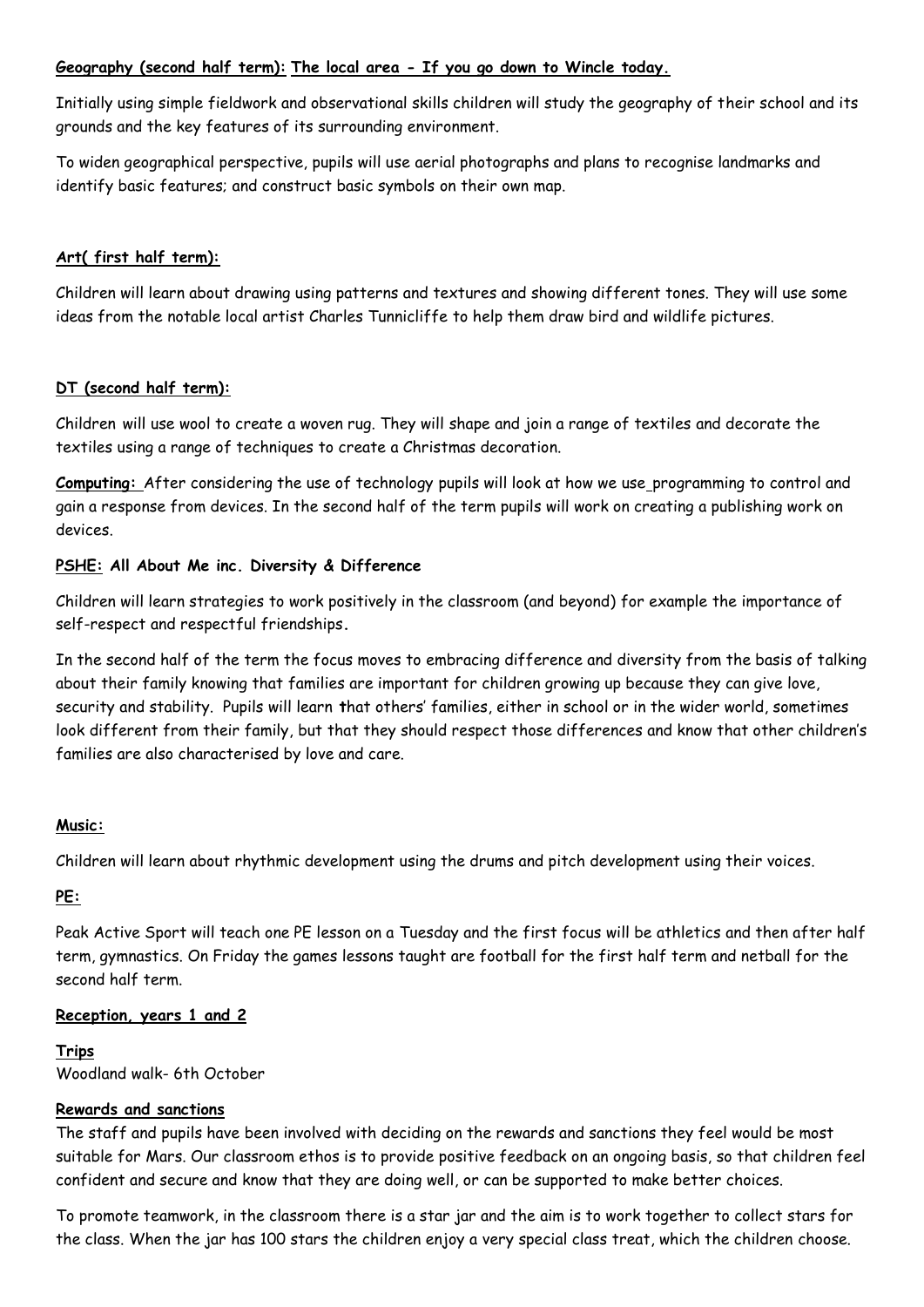If pupils require a reminder to shine like a star, their name will be written on the board. If further reminders are required, the pupils may move to 'catch up at break' or 'action needed', denoted by a mark beside their name.

# **Emotional health and well-being**

We appreciate that the last two years have been very different for pupils and their emotional health and wellbeing remains our upmost priority. In school, each pupil will take part in the My Happy Mind programme this year which builds resilient, balanced and happy minds.

# **Reception, years 1 and 2**

## **Homework**

Consolidating learning is an important part of a child's education, as is sharing their knowledge with others. This term, we will be focusing homework on the following areas:

**Reading:** Your child is expected to read at least three times a week and once at a weekend. Please support your child by recording their reading in their diary and talk to them about the book that they have read. We will be monitoring the frequency of book changing. For the first half term all children will take a book home to read for enjoyment to share with an adult. On Monday and Friday all banded books will be changed, in addition extend your child's reading by accessing the many resources on Bug Club.

## **Spelling:**

#### **Reception**

For pupils in Reception there is a jam-packed envelope of resources to support your child with working on the sounds taught and a list of when each sound and tricky word is being taught. Do practise reading and formation of the sounds and tricky words three times a week to build skills. Letter formation can be using any form of media such as shaving foam, paint and sounds recognition and there are ideas in the pack too. Do remember that the phonics pack is for the whole term.

The children in Year 1 will have a spelling pattern to learn each week. They will be given examples of words using the pattern and will be expected to find other words using the pattern from a book on Bug Club or from a book they are reading. There will also be some common exception words (CEW) or as we say "tricky words", which are not phonetically decodable, to learn to read and spell. Lists of both the sounds and words will be in the front of your child's phonic homework book.

## **Miss Wray's spelling group**:

We are moving away from the traditional way of teaching spelling for those children working with Miss Wray and your child will not be sent home word lists to learn for a formal test. Instead, your child will have a sound focus each week. In their diaries, they will have a grid identifying all of the different ways of spelling the sound. Please support your child by looking through the words on this grid and seeing if together, you can find any others. We are hoping to run workshops for parents to demonstrate the new method of teaching spelling later this term.

Phonics screening test for year 2 pupils will be on Wednesday 17<sup>th</sup> November. Over the term year 2 pupils will be given skills-building sessions to help them show the skills that they have acquired.

**Maths:** The maths homework will focus on the key instant recall facts. This term, we are sending home a comprehensive pack for your child to use over the term, In addition we have purchased access to TT Rockstars to improve mathematical skills, especially timetables. More information on how to access TT Rockstars will be sent out on Monday 13<sup>th</sup> September following our very exciting launch. Please support your child by your child by working on the KIRF maths homework each week and upload photos to Tapestry- we love to see the progress